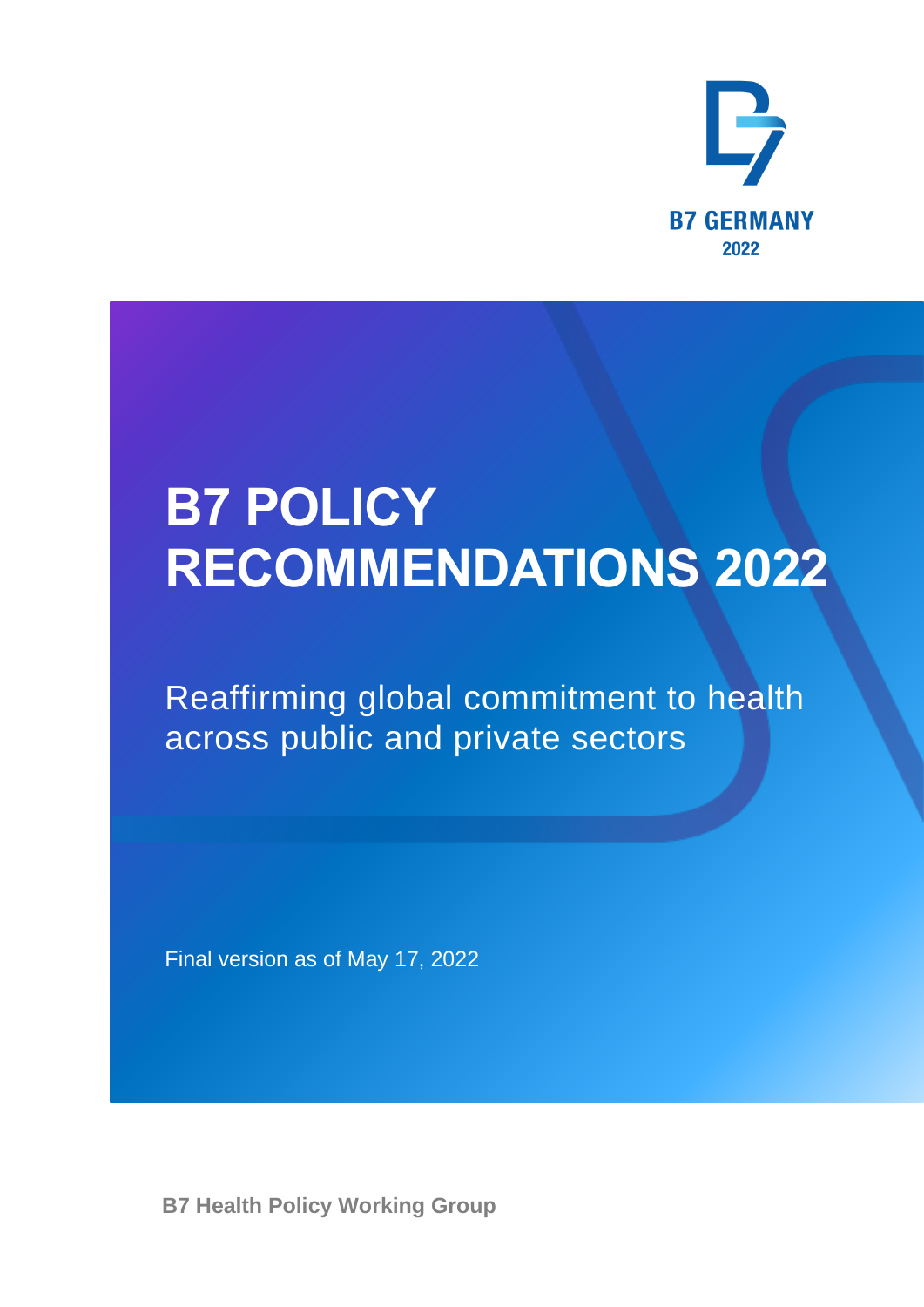### **Table of Contents**

|               | 1. Build Resilient and Sustainable Health Systems Fehler! Textmarke nicht definiert.      |
|---------------|-------------------------------------------------------------------------------------------|
| $1.1 -$       |                                                                                           |
| 1.2           | Ensure Equitable Access to Critical Vaccines, Therapeutics, and Diagnostics Globally 5    |
| 1.3           | Continually Revitalize and Strengthen the Role of the World Health Organization (WHO),    |
|               |                                                                                           |
| 2.            |                                                                                           |
| 2.1           |                                                                                           |
| $2.2^{\circ}$ | Develop A Regulatory Framework for Data Exchange and Promote the Digitalization of Health |
|               |                                                                                           |
|               |                                                                                           |

### **Introduction**

The war in the Ukraine has brought a humanitarian crisis to Ukraine and to the heart of Europe. The G7 has thus far showed that it stands strong and aligned, also with economic sanctions. Industry fully supports these measures and welcomes all aligned actions among G7 member states and beyond. The B7 stands for peace and our priority will be to ensure that patients in Ukraine and Russia, as well as refugees arriving in EU member states and patients in other territories impacted by this war, have access to basic needs such as food, shelter and healthcare.

Effective pandemic and crisis prevention, preparedness, and responses must be planned and coordinated internationally. This requires sustained political leadership and will, global coordination, regulatory alignment, publicprivate partnerships, solidarity, and commensurate up-front and on-going financing. Implementation of the International Health Regulations, cooperation among WHO member states, and coordination across all sectors are therefore crucial.

Alongside the G20 and OECD, the G7 can be an additional forum for agenda-setting, provide political support and funding for pandemic response coordination, and address health, trade and financial issues. The B7 stands ready to support reaffirming the global commitment to health.

## **Key Recommendations**

### **1. Strengthen health systems and ensure investments in health**

In order to make health systems more resilient when facing and responding to future health threats, the G7 should ensure strategic investments into health. These investments should allow for predictable and long-term health financing as the foundation for strong health systems, which includes prevention and early detection, infrastructure, human resources, a reliable supply of medicines and technologies, and evidence-based policies.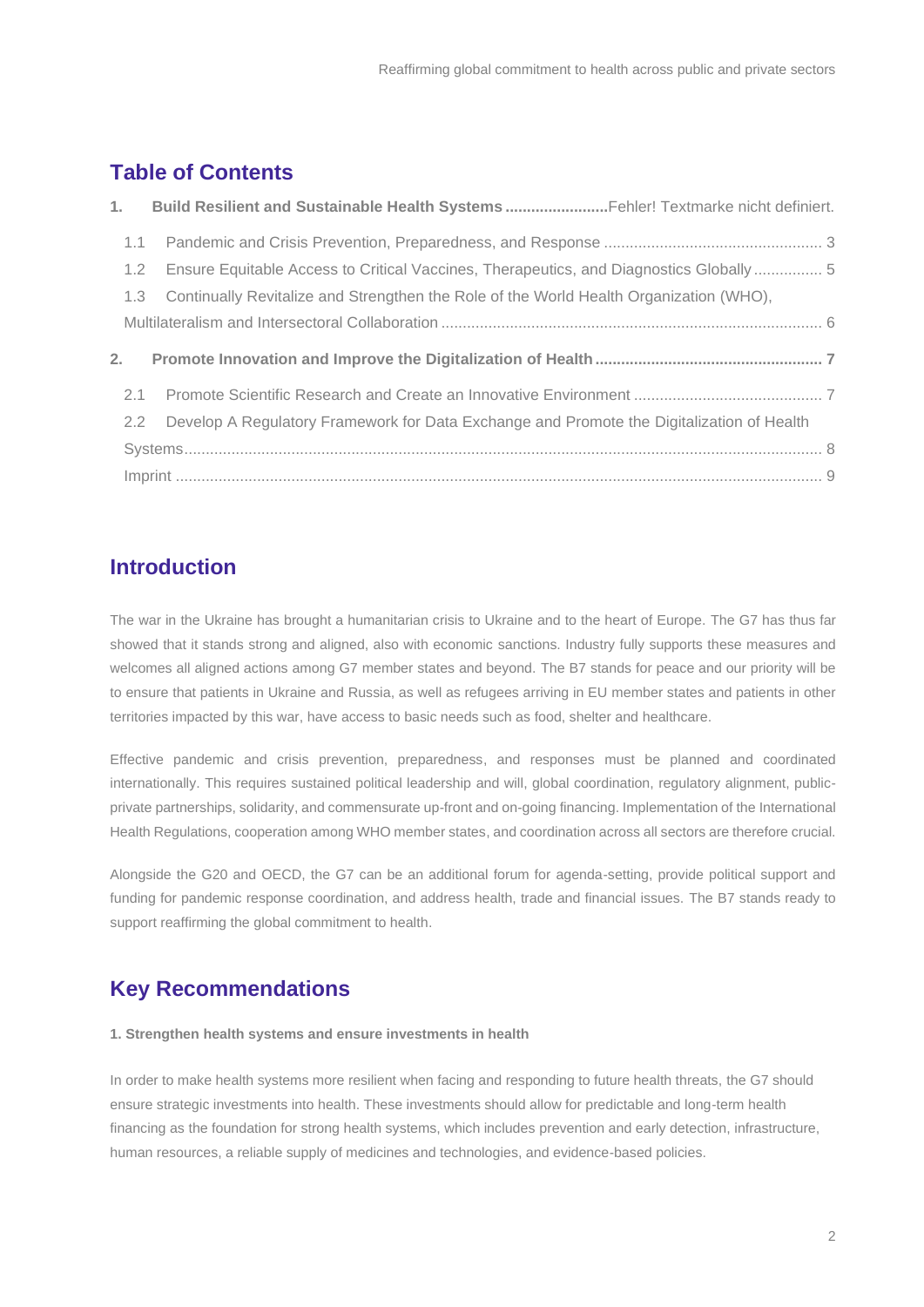#### **2. Ensure equitable access to critical vaccines, therapeutics, and diagnostics globally**

As part of future pandemic responses, the key drivers of access to medical products such as supply chains, open markets, healthcare delivery capabilities, and efficient regulatory approval processes should be strengthened. Strong multilateral cooperation and collaboration, which includes public-private partnerships, will support successful outcomes.

#### **3. Promote innovation and improve the digitalization of health**

We must continue to invest into the digitalization of healthcare by creating an interoperable environment where highquality data can be shared and used to improve healthcare for patients and to drive innovation and develop new health products. Simultaneously, we must protect intellectual property to enable innovators to finance on-going investments in R&D. The G7 should ensure that IP-related incentives for innovation and knowledge sharing are maintained or strengthened.

*In addition, the growing threat of an antimicrobial resistance (AMR) "silent pandemic" for public health worldwide is not only exacerbating the COVID-19 pandemic but will become even more alarming after the current global health crisis. Climate change is already affecting health in many ways.*

### **1. Build Resilient and Sustainable Health Systems**

### <span id="page-2-0"></span>**1.1 Pandemic and Crisis Prevention, Preparedness, and Responses**

#### **Strengthen Health Systems**

- The pandemic has highlighted the importance of resilient health systems. The state of a country's health infrastructure can have a major impact on health security worldwide.
- The G7 must ensure that health systems are sufficiently financed and well equipped to manage the backlog of postponed elective procedures as well as prepared for new variants of the current virus and future health crises, including antimicrobial resistance. Crucially, the G7 must ensure that these services are accessible to everyone, while working towards universal healthcare coverage (UHC) within the context of the United Nations Sustainable Development Goals (SDGs).
- The financing of health systems includes investment in health and health industries as first and foremost an investment in our societies' health, but also a relevant economic tool that secures jobs and growth specifically through innovative treatments and solutions.
- Prevention activities will be key to enable our healthcare systems to face long-term challenges epidemic risks, ageing population, chronic diseases, antibiotic resistance – that threaten the sustainability of our healthcare systems.
- The G7 should advance outcome-based procurement processes, which can help to establish sustainability within healthcare facilities by considering life-cycle and long-term maintenance costs.

### **Advance Development Cooperation and Partnerships in Health**

- A key element of every resilient health system is UHC, which ensures that all individuals and communities have access to high-quality essential health services, medicines, and health technologies without financial hardship. Achieving UHC requires a collective effort, especially in low- and middle-income countries. The G7 should promote international and cross-sectoral cooperation on global health topics, including development cooperation.
- The G7 should maintain existing incentives and consider additional options to enable the private sector to engage in strengthening health systems, notably by fostering projects carried out in collaboration between the public and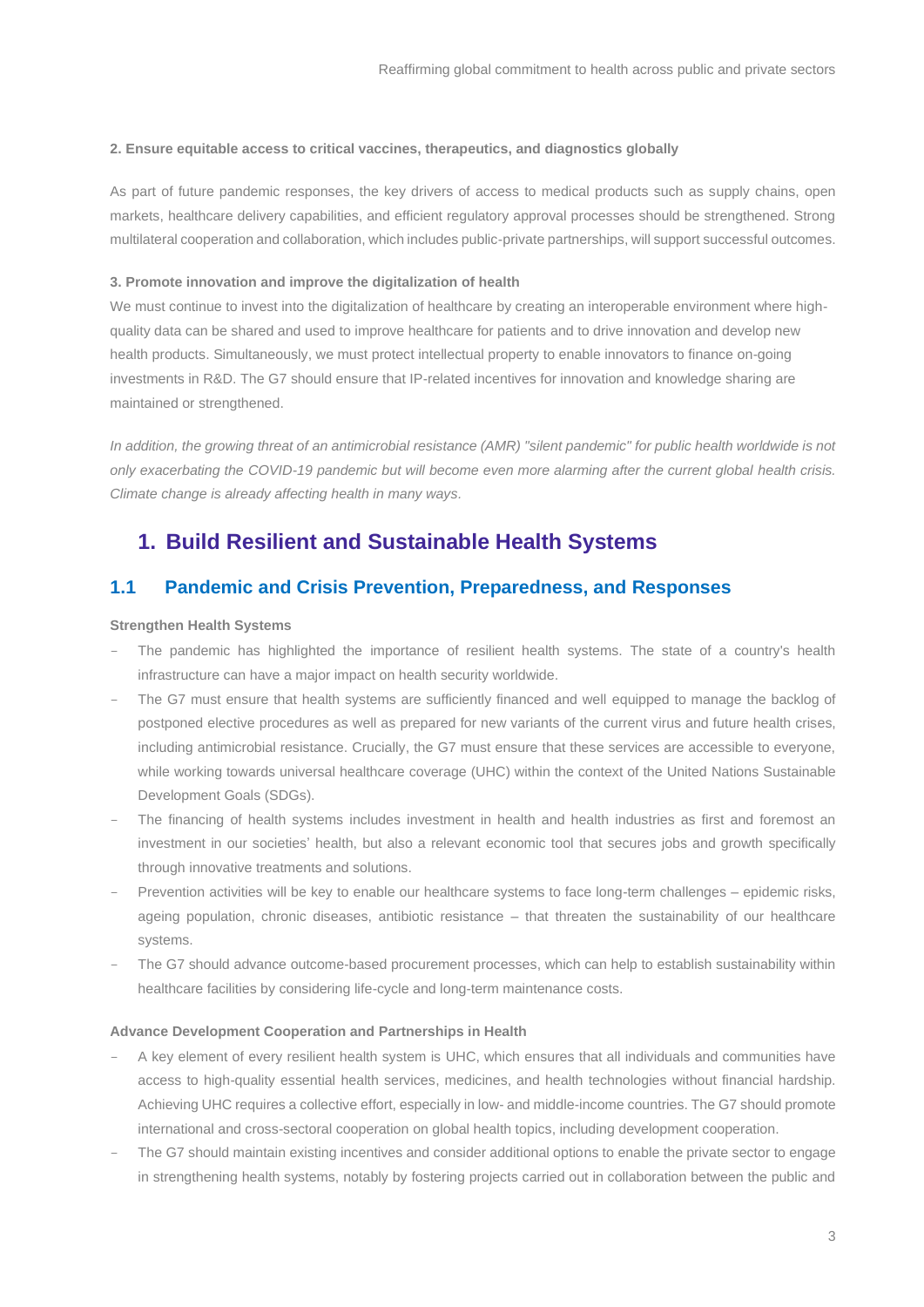private sectors and promote international and cross-sectoral cooperation in global health topics, including development cooperation.

### **Financing for Pandemic Preparedness and R&D**

- Pandemic preparedness requires risk anticipation and assessment, and strategic foresight skills.
- There has been a repeated failure to prioritize investments in pandemic preparedness at national, regional, and global levels. Because pandemics have often been viewed as distant or unlikely threats, funding for prevention and preparedness has not matched actual needs and risks. Investments in preparedness are a fraction of the costs of responses to pandemics.
- Increased national and international funding for pandemic preparedness and responses are needed. The G7 should ensure that its members build and maintain core capacities, infrastructure, and systems for pandemic preparedness and rapid responses.
- Funding to support countries in bolstering core capabilities, such as disease surveillance and laboratory capacity, is vital to ensure preparedness. G7 governments should guarantee sustained, predictable, and long-term funding to support proactive R&D to fuel science and platform technologies that can be rapidly mobilized in an emergency.

#### **Enhance Education and Training**

- Health workers have been on the front line of the COVID-19 outbreak. Occupational hazards include exposure to COVID-19 and other pathogens, as well as a heavy workload. Medical technologies can reduce or even prevent such hazards. Hence, the G7 should promote investments in state-of-the-art equipment to better protect occupational health and safety of health workers and support development and training, which will also address staff shortages prevailing in many G7 countries. In addition, well paid, well trained, well equipped, and digitally connected community health workers (CHWs) are essential as the first line of defense to detect and report early signs of an outbreak and help contain it at its source.
- In addition to traditional educational pathways, digital approaches can significantly reduce the global shortage of qualified doctors, nurses, and healthcare workers. Digital solutions such as eLearning and innovative online platforms can also improve access to healthcare. The G7 should fund and support innovative digital approaches to ensure access to high-quality medical, nursing, and healthcare education. A reduction of barriers to the recognition of online learning platforms as part of medical and wider healthcare workforce education and training efforts is needed to ensure scalability, cost-effectiveness, modernization and sustainability of health systems.
- To strengthen sustainable health systems, it will be crucial that governments provide support through medium and long-term investments into capacity-building in order to ensure a critical mass of health workforce at all levels, and more importantly into creating conducive environments for health workers that avoids brain drain and specifically encourages service delivery for the most vulnerable populations.

#### **Climate Change and Health**

- Climate change is impacting the conditions in which people are born, grow, work, live, and age. It therefore also impacts the social determinants of health. Furthermore, climate change threatens the achievement of equitable population-wide health and wellness, as it disproportionately affects disadvantaged populations. In this regard, healthcare organizations have the possibility to lead by designing climate resilience programs that address both immediate needs as well as systemic challenges.
- To prevent environmental health threats to humans and animals and to combat many other challenges, a more collaborative and multidisciplinary approach is needed. One Health is an approach that connects the health of people, animals and our planet.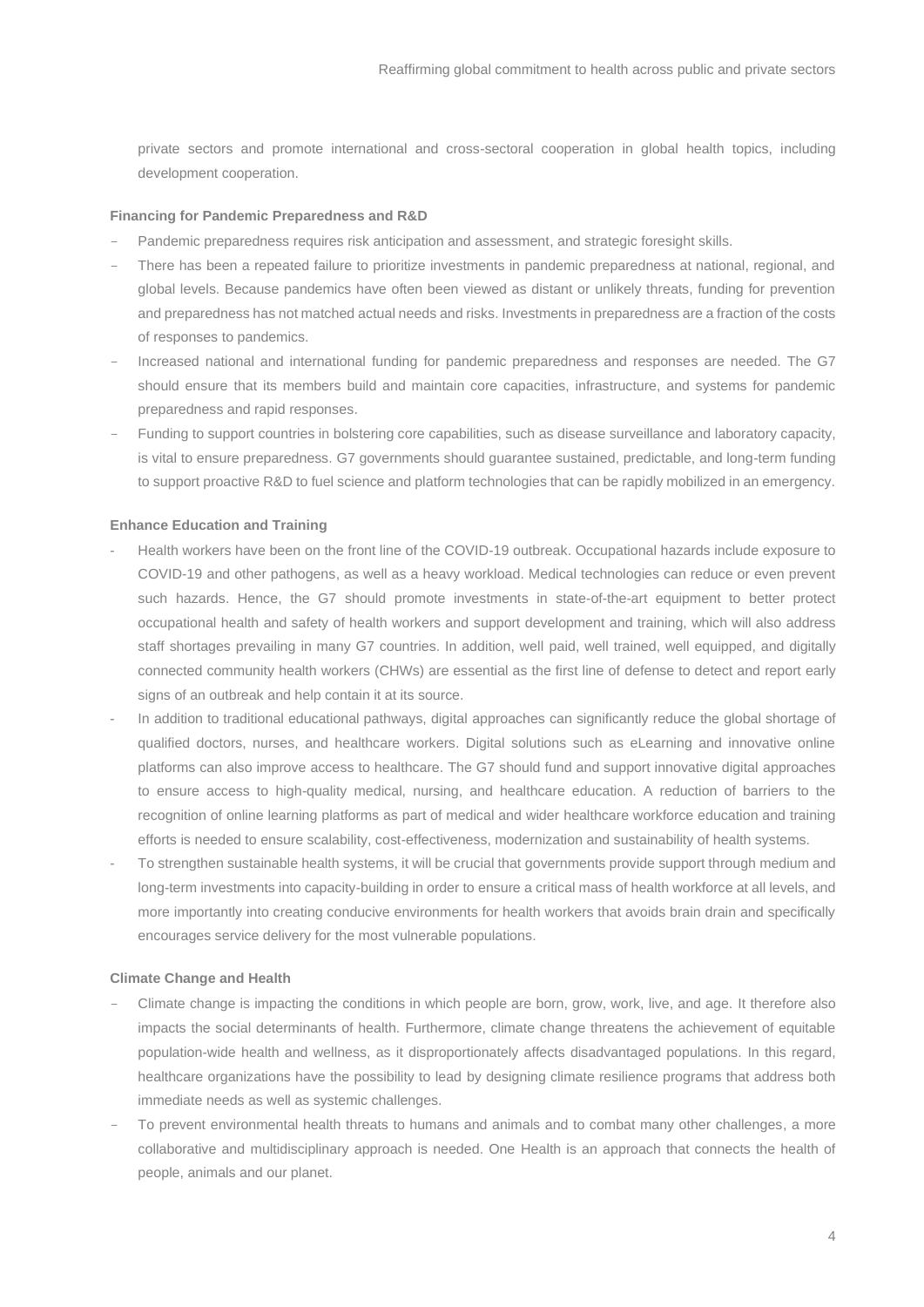The G7 should foster this proactive approach by supporting the healthcare industry through better targeted funding and ensuring an environment conducive to innovation. The G7 should define and promote partnerships for change, bringing together academia with the private and public sectors to act and follow the One Health approach when setting national policy.

#### **Non-Communicable Diseases (NCDs)**

- NCDs should return to the focus of global healthcare. Diseases such as cancers, mental health conditions, cardiovascular, dementias, and orphan diseases continue to pose the highest global disease burden, accounting for more than 70% of global deaths. In addition, patients living with NCDs have had a higher risk of severe COVID-19 effects. The disease burden of NCDs is strongly linked to economic prosperity for a post-pandemic world, as the main NCDs are estimated to account for a global GDP loss of US\$47 trillion between 2011 - 2025.
- At the same time, investing in healthcare can return more than 14 times the original investment by mitigating the impact of NCDs. The G7 should drive the fight against NCDs by investing in prevention, early diagnoses, and treatment solutions for all populations.
- During the COVID-19 pandemic, concerns about mental health have increased, with significant economic impacts. The G7 should therefore acknowledge mental health as a priority and invest into public health media campaigns, expand mental health screening, support early and targeted interventions, increase the capacity of mental health care systems, and prioritize mental health surveillance and research while fighting related stigma.

# <span id="page-4-0"></span>**1.2 Ensure Equitable Access to Critical Vaccines, Therapeutics, and Diagnostics Globally**

**Facilitate the Production, Distribution and Administration of Vaccines, Therapeutics, and Medical Devices**

- Despite scientific advances that have delivered medical countermeasures at historic speed and scale, more equitable distribution of pandemic products must be a shared goal. For example, given that large swaths of the global population remain unvaccinated, significant efforts are needed to address this vaccine gap. According to the global dashboard for vaccine equity, over 75% of people are vaccinated, while in low-income countries only 13% are fully vaccinated. However, it is increasingly clear that the global supply of vaccines now exceeds demand. The key challenge now is distribution and administration of vaccines, especially in parts of Africa. Unless these challenges are addressed there is a real risk that the pandemic will be prolonged and the global community impacted.
- The B7 calls on the G7 to strengthen the capacity of developing countries to work with industry and other governments to encourage distribution and administration of vaccines, related medical devices, and therapeutics, by ensuring financial and technical support for strengthening health infrastructure, demand generation, and voluntary licensing to develop additional localized manufacturing.
- The G7 should recognize the biggest drivers of sustainable and equitable access to medical products: strong health systems that reach marginalized populations, open and efficient supply chains and free markets that drive production, and regulatory approval processes that ensure speedy access to high-quality products.

### **Ensure Strong Supply Chains and Manufacturing Capabilities**

The pandemic is one of several reasons for uncertainty in global supply chains. It is likely that the transformation to a carbon-neutral global economy will place additional demands on logistics. Especially for the healthcare industry, uninterrupted and reliable supply routes are critically important. The G7 should commit to ensuring that health infrastructure is prepared for a stable post-pandemic global economy.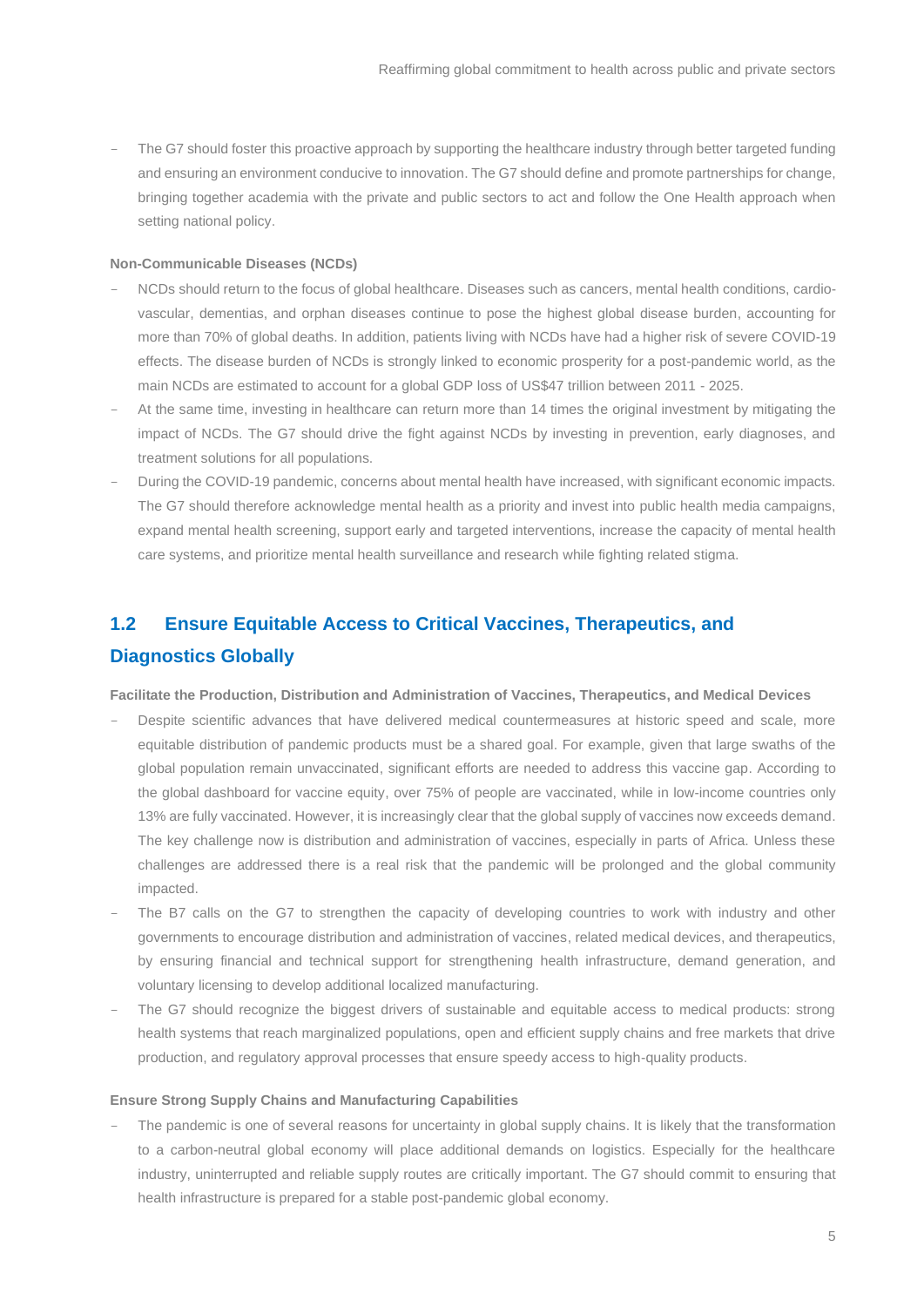- Disruption of production and delivery of drugs and medical products limits the effective diagnosis and treatment of patients. The G7 should ensure resilient global supply chains through diversification of input sources, the alignment of international standards, strong intellectual property (IP) standards to facilitate cooperation and partnership, convergence of technical standards, rules-based trade, and open borders. The G7 should work together with industry and employers to develop a multilateral policy framework to enhance security of supply, inputs, and endproducts to strengthen the overall resilience of strategic supply chains.
- Tariffs, taxes, and non-tariff trade barriers hamper the urgently needed exchange of goods worldwide to combat the COVID-19 pandemic. This places a burden on exporters and importers of health products.
- During the crisis, trade in COVID-19-related goods increased, making international planning certainty more important for companies. Any countries which have implemented export restrictions or export licensing for medical supplies should lift such measures as soon as possible in order not to affect the use of medical equipment, medicines and other essential goods and services. Therefore, the G7 should promote a WTO agreement on trade and health in which all WTO countries commit to remove current restrictions and refrain from implementing future restrictions in order to facilitate global trade in health goods and learn lessons from COVID-19.
- The G7 should advocate for stronger mutual recognition of approval procedures e.g. recognition of conformity assessment procedures for medical devices (US/EU) in order to allow future approval processes for urgently needed medical goods while maintaining all quality assurances.
- To support manufacturing, it is important to ensure that components which go into manufacturing (e.g. consumables) or equipment like bioreactors are the focus of expansion of those markets in non-pandemic times to support preparedness. In this respect, the G7 should foster governments and industry to work together to establish globally distributed manufacturing capabilities that can respond to exponential increases in demand. Further, Good Manufacturing Practice (GMP) standardization and acceptance, including interchangeability of components, would allow companies to move faster.

### **Promote Global Vaccination and Support the COVAX Initiative**

The GAVI COVAX facility is currently the only mechanism that aims to secure access to successful vaccines at the multilateral level. G7 countries should continue their commitment towards the GAVI COVAX facility to reach the WHO vaccination targets, bearing in mind that global vaccine supply increasingly exceeds demand in all markets and does not in itself constitute a viable solution in countries where healthcare delivery capacities are highly inadequate. In addition to healthcare delivery capacity, medical education and infrastructure are needed to achieve vaccination targets. Testing/diagnostic capacity and vaccination infrastructures may be needed on a permanent basis and would need to be firmly embedded in our health systems.

# <span id="page-5-0"></span>**1.3 Continually Revitalize and Strengthen the Role of the World Health Organization (WHO), Multilateralism and Intersectoral Collaboration**

### **Strengthen the Role of the WHO and other key players to Coordinate the Response to COVID-19 and Future Pandemics**

- Effective and functional international health organizations are necessary for ensuring global health security. A pandemic requires a coordinated multilateral response. The WHO has played a crucial role by coordinating member states and working with industry partners.
- The G7 should continue to strengthen the WHO in its role of promoting evidence-based best practices to guide decision-makers.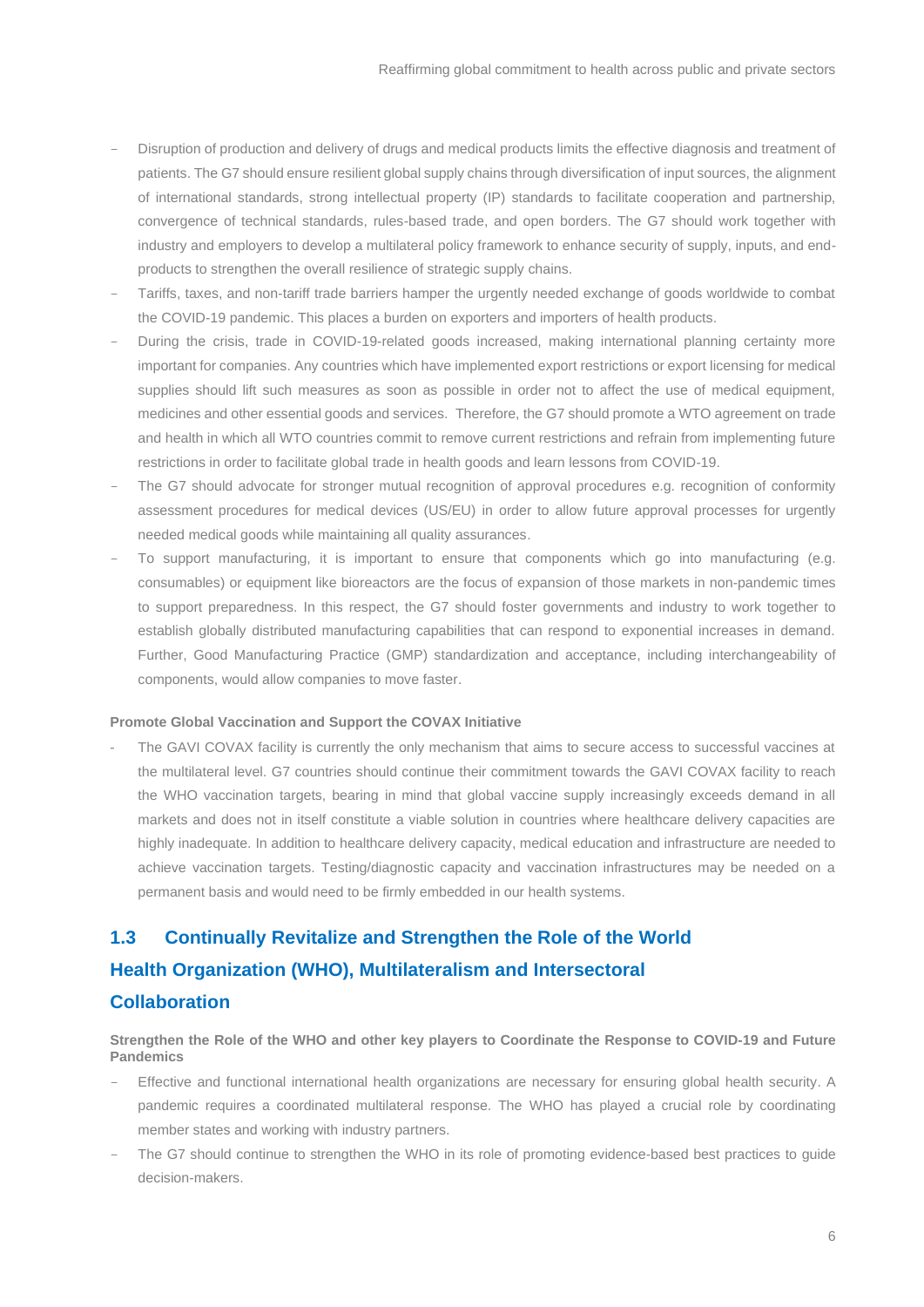### **Reinforce Multilateralism and Cross-Sector Collaboration**

- Multilateral forums such as World Health Organization (WHO), World Trade Organization (WTO), World Intellectual Property Organization (WIPO), Organization for Economic Co-operation and Development (OECD), the G20 and the G7 should promote collective action on health issues and regulatory convergence. The much needed increase in inter-sectoral dialogue may also be organized by using existing networks and exchange formats such as the World Health Summit (WHS) which brings together stakeholders from politics, science, the private sector and civil society.
- A lack of global regulatory convergence limits access to medical products and creates challenges for developers of medical products, a problem that has been exacerbated during the pandemic. The G7 should promote bilateral recognition between regulators and the WHO to overcome these boundaries especially during crises.
- The COVID-19 pandemic has shown that the private sector remains a key partner in pandemic prevention, preparedness, and response, in innovating, producing, and delivering health and public health products and services. The business community welcomes WHO's negotiations on an international instrument on pandemic prevention and preparedness. The G7 should ensure private-sector engagement in WHO negotiations and establish an official channel for the private sector to substantively engage in the process. Whilst the private sector acknowledges the importance of frameworks that guide engagement with WHO, such as the Framework for Engagement with Non-State Actors – FENSA, these should not impede open and constructive interactions between the stakeholders which lead to concrete collaboration.

### <span id="page-6-0"></span>**2. Promote Innovation and Improve the Digitalization of Health**

### <span id="page-6-1"></span>**2.1 Promote Scientific Research and Create an Innovative**

### **Environment**

#### **Ensure Protection of Intellectual Property Rights (IPR)**

- The protection of intellectual property is critical for enabling development of new and innovative health solutions through support for on-going investments in R&D, and related partnerships. The G7 should ensure that IP-related incentives for innovation and knowledge-sharing are maintained or strengthened.
- Intellectual property has not been a barrier for the development and distribution of vaccines during the pandemic, nor of any medical technologies. Many innovative companies have leveraged their decades-long R&D capacity to launch the unprecedented development and delivery of diagnostics, medical devices, medical equipment treatments, vaccines, digital tools, and information-sharing faster than ever before. The COVID-19 response also has benefited from unprecedented collaboration among companies through hundreds of international voluntary licensing agreements, which have accelerated knowledge and technology-sharing, and leveraged manufacturing capacity to broaden supply and distribution – all made possible by clear and predictable IP rights. In particular, the G7 should also continue to promote voluntary IP licensing and technology transfer mechanisms, including engagement with the Medicines Patent Pool (MPP), advanced market commitments, and non-assert covenants, which has led to unprecedented medical technology development and sharing during the COVID-19 pandemic. In this respect, the G7 must advocate for sufficient intellectual property rights protection for pandemic technologies in the context of the WTO-TRIPS waiver.
- In order to promote production and distribution of vaccines, it is necessary to strengthen the connectivity of the supply chain, from procurement of raw materials and production to smooth and safe transportation. Therefore, this issue cannot be addressed only by focusing on intellectual property.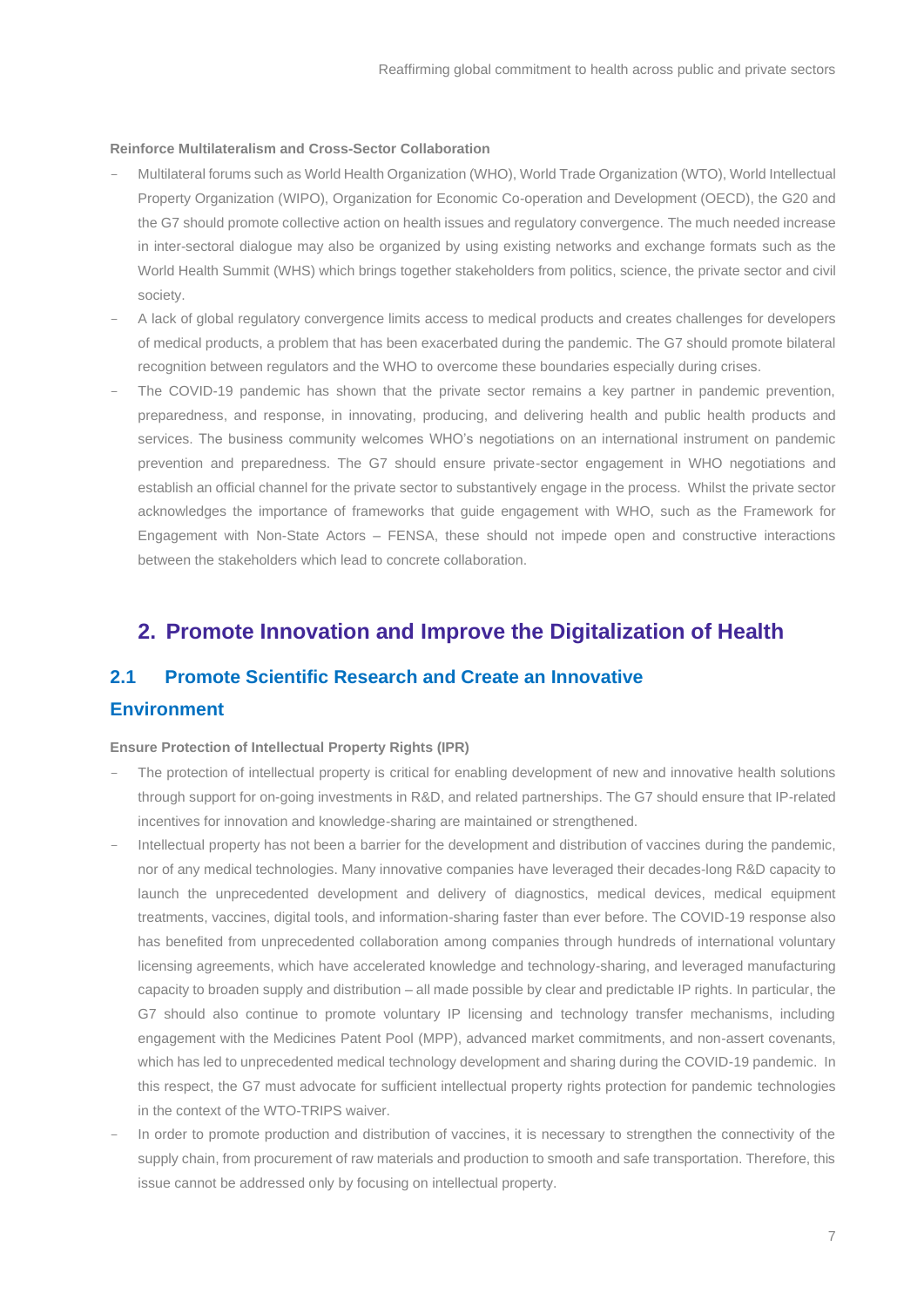### **Promote Innovation and Create Incentive Models / Reimbursement Reforms**

- The growing threat of antimicrobial resistance (AMR), a so-called "silent pandemic", for public health worldwide not only exacerbates the COVID-19 pandemic but will become even more alarming after the current global health crisis. OECD data estimates up to 700,000 deaths may be caused globally each year by AMR.
- G7 should establish regular national benchmarking of national AMR programs to assure a steady pace of progress in addressing this silent pandemic. The G7 should combat antimicrobial resistance by creating innovative incentives that ensure investments in research and development of new antimicrobials, therapeutics and treatment concepts lowering the need for antibiotic therapy are made with the prospect of an ecosystem that rewards innovation. The G7 should also ensure sustainable access to and appropriate use of existing antibiotics as well as non-pharmaceutical interventions and devices.
- The G7 should also continue to recognize medical technologies (e.g. medical devices and in-vitro diagnostics) and vaccines as a vital tool for preventing infection and limiting opportunities for resistance. There is a clear opportunity to establish market-based incentives that appropriately incentivize a full spectrum of interventions, including prevention and management of healthcare-associated infections (HAIs) through medical technologies and vaccines, as well as to enable access to these tools, for example by encouraging widespread implementation of prevention and vaccination programs. The G7 should work towards adequate reimbursement frameworks that recognize the value of prevention.
- To maintain a sustainable market, reserve antibiotics for both the outpatient setting and for hospitals must be reimbursed using new reimbursement models that reflect their societal value and respect antibiotic stewardship (AMS).

# <span id="page-7-0"></span>**2.2 Develop A Regulatory Framework for Data Exchange and Promote the Digitalization of Health Systems**

### **Promote the exchange of data, its safety and interoperability**

- The speed at which it has proved possible to develop and approve vaccines in the pandemic through expedited regulatory processes was unprecedented. Getting medicines to patients quicker while maintaining safety is a priority for regulatory agencies as well as stakeholders. Research and regulatory processes themselves were digitalized and accelerated and should be further streamlined going forward.
- To allow digitalization of healthcare, the G7 needs to invest in building data infrastructures that allow for interoperability between national and supranational level. It must be ensured that high-quality healthcare data can be used and shared between all relevant stakeholders (including industry / private research institutes) and across borders. This will help to improve health outcomes through data-driven decision-making as part of research and during public health emergencies, and accelerate access to medical products.
- The G7 needs to standardize digitalization and define minimum data quality requirements so that data can be analyzed and used across borders.
- The G7 should promote regulatory harmonization where possible regarding digital health regulations related to cross-border data-sharing, interoperability and other regulatory requirements.
- The use of artificial intelligence can assist physicians in making decisions, for example in diagnosing diseases as the volume of relevant data increases. A regulatory framework for responsible and safe use of artificial intelligence in the health sector should also be agreed at the international level.